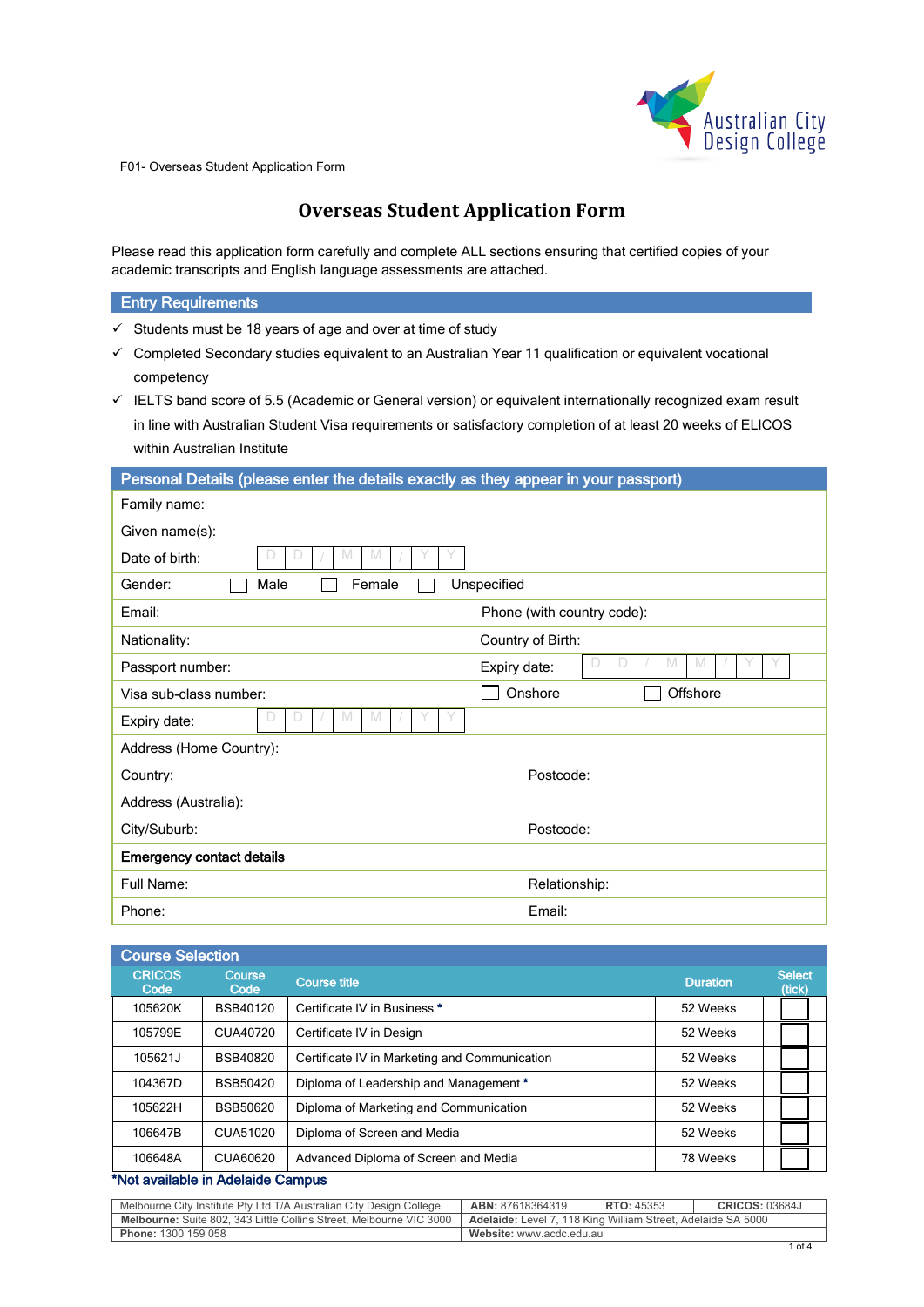

| Preferred starting date:<br>Melbourne<br>Adelaide<br><b>Select Campus:</b>                                                                   |                              |                                        |                        |                                        |  |  |
|----------------------------------------------------------------------------------------------------------------------------------------------|------------------------------|----------------------------------------|------------------------|----------------------------------------|--|--|
|                                                                                                                                              |                              |                                        |                        |                                        |  |  |
| <b>Overseas Student Health Cover</b>                                                                                                         |                              |                                        |                        |                                        |  |  |
| Would you like Australian City Design College to arrange your OSHC?<br><b>OSHC Duration:</b>                                                 | (Months)                     | Cover Type:                            | $\sqcap$ Yes<br>Single | ⊿ No<br>$\Box$ Couple<br>$\Box$ Family |  |  |
| <b>Special Needs</b>                                                                                                                         |                              |                                        |                        |                                        |  |  |
| Do you have any special learning or physical needs? (e.g. LNN, hearing or sight impaired)<br>$\Box$ No<br>What extra support do you require? | $\Box$ Yes (Please describe) |                                        |                        |                                        |  |  |
|                                                                                                                                              |                              |                                        |                        |                                        |  |  |
| <b>English Language Proficiency</b>                                                                                                          |                              |                                        |                        |                                        |  |  |
| Please tick where applicable and attach documentary evidence<br>What is your first language?                                                 |                              |                                        |                        |                                        |  |  |
| Recent use of English                                                                                                                        |                              |                                        |                        |                                        |  |  |
| $\Box$ I have satisfactorily completed secondary/tertiary studies in Australia                                                               |                              |                                        |                        |                                        |  |  |
| I have successfully completed an approved ELICOS program at:                                                                                 |                              |                                        |                        |                                        |  |  |
| Name of Institution                                                                                                                          |                              |                                        |                        |                                        |  |  |
| Length of Course<br>$\Box$ I have undertaken an English test: Score:                                                                         |                              | <b>Completion Date</b><br><b>IELTS</b> | <b>TOEFL</b>           | M<br>M<br>Other<br>Pearson             |  |  |
| <b>Academic Background</b>                                                                                                                   |                              |                                        |                        |                                        |  |  |
| Secondary or post-secondary qualifications                                                                                                   |                              |                                        |                        |                                        |  |  |
| Name of qualification<br>(e.g. high school/Certificate/ Diploma)                                                                             |                              | <b>School/Institution</b>              | <b>Country</b>         | <b>Year Completed</b>                  |  |  |
|                                                                                                                                              |                              |                                        |                        |                                        |  |  |
| <b>Employment History</b>                                                                                                                    |                              |                                        |                        |                                        |  |  |
|                                                                                                                                              |                              |                                        |                        |                                        |  |  |

Provide details of your employment history in the table below (list up to two positions)

| <b>Employer</b> | <b>Position</b> | Start date | <b>End date</b> |
|-----------------|-----------------|------------|-----------------|
|                 |                 |            |                 |
|                 |                 |            |                 |

| Melbourne City Institute Pty Ltd T/A Australian City Design College        | ABN: 87618364319                                             | <b>RTO: 45353</b> | $\cdot$ 03684.<br>CRICOS: |
|----------------------------------------------------------------------------|--------------------------------------------------------------|-------------------|---------------------------|
| <b>Melbourne:</b> Suite 802, 343 Little Collins Street, Melbourne VIC 3000 | Adelaide: Level 7, 118 King William Street, Adelaide SA 5000 |                   |                           |
| <b>Phone: 1300 159 058</b>                                                 | Website: www.acdc.edu.au                                     |                   |                           |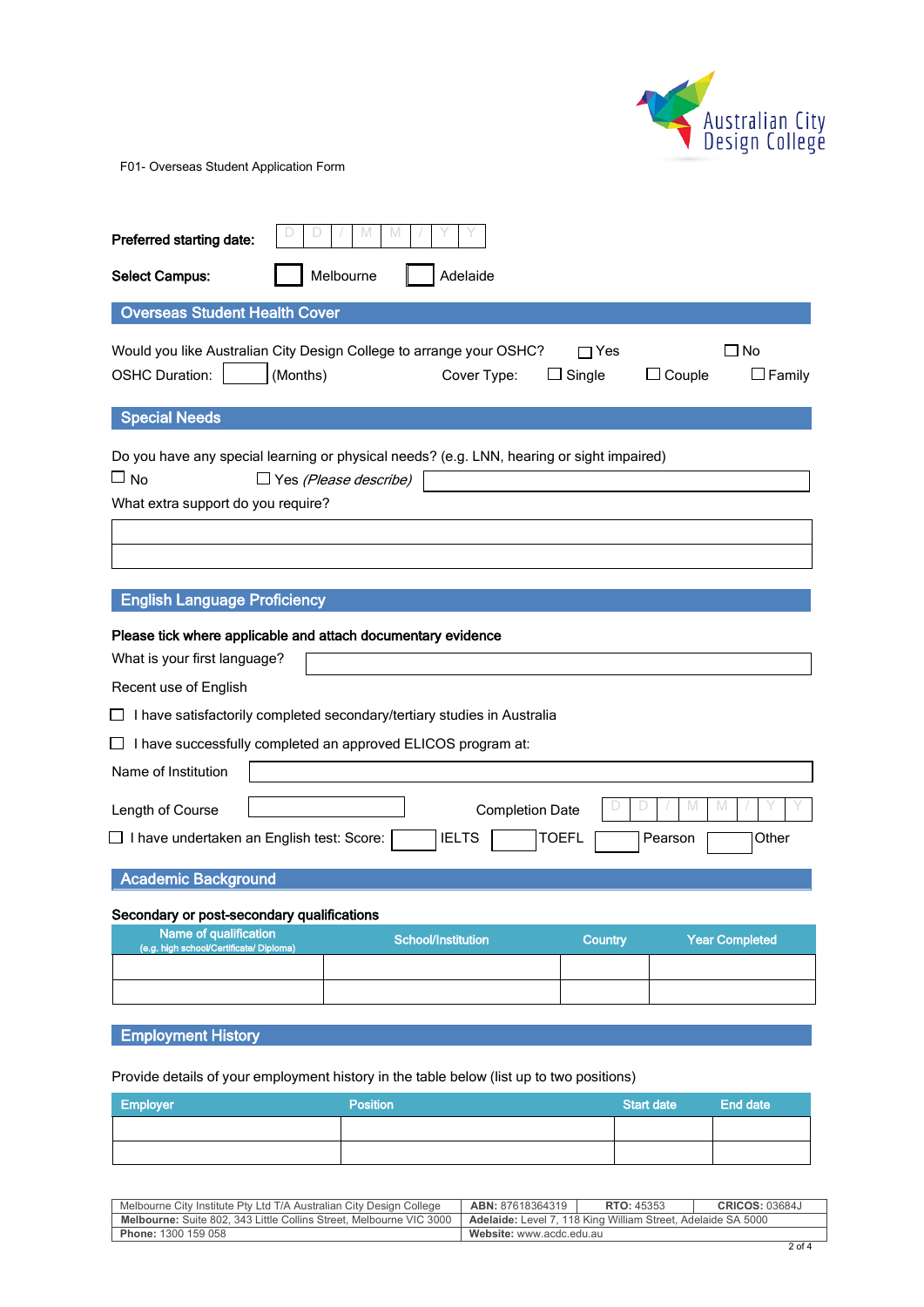

Recognition of Prior Learning

Do you intend to apply for Recognition of prior learning or Credit transfers?

Yes (Please supply all relevant documentation, qualifications, and experience. Refer to the RPL Policy & Procedure on Australian City Design College website)

 $\Box$  No

### Study Plan at Australian City Design College

Why do you want to study the course(s) that you have applied for at Australian City Design College?

What job do you hope to get when you finish your course?

Do you have any current skills that you feel will help you complete the course successfully?

Genuine Temporary Entrant

Have you ever had an Australian Visa application rejected or an Australian Visa canceled?

|--|

 $\Box$  Yes (Please provide details below)

Have you studied in Australia before?

 $\Box$  No  $\Box$  Yes (Please provide details below)

Have you ever held a visa for any other country?

 $\Box$  No  $\Box$  Yes (Please provide details below)

| Melbourne City Institute Pty Ltd T/A Australian City Design College        | <b>ABN: 87618364319</b>                                             | <b>RTO: 45353</b> | <b>CRICOS: 03684J</b> |
|----------------------------------------------------------------------------|---------------------------------------------------------------------|-------------------|-----------------------|
| <b>Melbourne:</b> Suite 802, 343 Little Collins Street, Melbourne VIC 3000 | <b>Adelaide:</b> Level 7, 118 King William Street, Adelaide SA 5000 |                   |                       |
| <b>Phone: 1300 159 058</b>                                                 | Website: www.acdc.edu.au                                            |                   |                       |